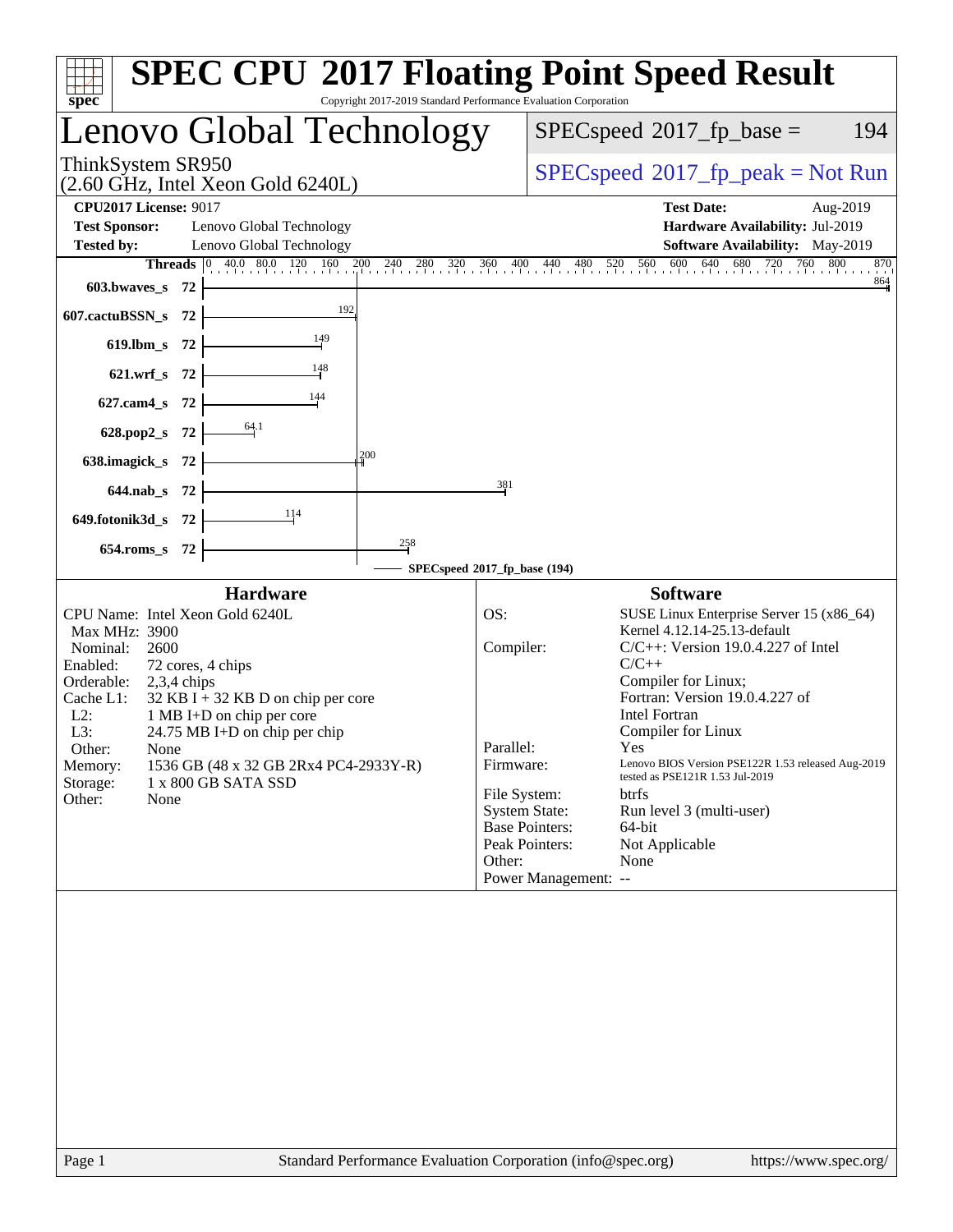

#### **[SPEC CPU](http://www.spec.org/auto/cpu2017/Docs/result-fields.html#SPECCPU2017FloatingPointSpeedResult)[2017 Floating Point Speed Result](http://www.spec.org/auto/cpu2017/Docs/result-fields.html#SPECCPU2017FloatingPointSpeedResult)** Copyright 2017-2019 Standard Performance Evaluation Corporation

## Lenovo Global Technology

(2.60 GHz, Intel Xeon Gold 6240L)

ThinkSystem SR950<br>  $SPECspeed*2017_fp\_peak = Not Run$  $SPECspeed*2017_fp\_peak = Not Run$  $SPEC speed^{\circ}2017\_fp\_base = 194$ 

**[Test Sponsor:](http://www.spec.org/auto/cpu2017/Docs/result-fields.html#TestSponsor)** Lenovo Global Technology **[Hardware Availability:](http://www.spec.org/auto/cpu2017/Docs/result-fields.html#HardwareAvailability)** Jul-2019 **[Tested by:](http://www.spec.org/auto/cpu2017/Docs/result-fields.html#Testedby)** Lenovo Global Technology **[Software Availability:](http://www.spec.org/auto/cpu2017/Docs/result-fields.html#SoftwareAvailability)** May-2019

**[CPU2017 License:](http://www.spec.org/auto/cpu2017/Docs/result-fields.html#CPU2017License)** 9017 **[Test Date:](http://www.spec.org/auto/cpu2017/Docs/result-fields.html#TestDate)** Aug-2019

#### **[Results Table](http://www.spec.org/auto/cpu2017/Docs/result-fields.html#ResultsTable)**

|                             | <b>Base</b>                 |                |                |                |            | <b>Peak</b>    |       |                |                |              |                |              |                |              |
|-----------------------------|-----------------------------|----------------|----------------|----------------|------------|----------------|-------|----------------|----------------|--------------|----------------|--------------|----------------|--------------|
| <b>Benchmark</b>            | <b>Threads</b>              | <b>Seconds</b> | Ratio          | <b>Seconds</b> | Ratio      | <b>Seconds</b> | Ratio | <b>Threads</b> | <b>Seconds</b> | <b>Ratio</b> | <b>Seconds</b> | <b>Ratio</b> | <b>Seconds</b> | <b>Ratio</b> |
| 603.bwayes s                | 72                          | 68.4           | 862            | 68.2           | 865        | 68.2           | 864   |                |                |              |                |              |                |              |
| 607.cactuBSSN s             | 72                          | 87.0           | 192            | 86.1           | 194        | 86.8           | 192   |                |                |              |                |              |                |              |
| $619.$ lbm_s                | 72                          | 35.0           | 150            | 35.0           | 149        | 35.1           | 149   |                |                |              |                |              |                |              |
| $621.wrf$ s                 | 72                          | 89.3           | 148            | 89.8           | 147        | 89.5           | 148   |                |                |              |                |              |                |              |
| $627$ .cam $4$ <sub>s</sub> | 72                          | 61.6           | 144            | 61.6           | 144        | 61.4           | 144   |                |                |              |                |              |                |              |
| $628.pop2_s$                | 72                          | 185            | 64.3           | 185            | 64.1       | 186            | 63.9  |                |                |              |                |              |                |              |
| 638.imagick_s               | 72                          | 72.1           | <b>200</b>     | 71.4           | 202        | 75.2           | 192   |                |                |              |                |              |                |              |
| $644$ .nab s                | 72                          | 45.8           | 381            | 45.8           | <u>381</u> | 45.9           | 381   |                |                |              |                |              |                |              |
| 649.fotonik3d_s             | 72                          | 80.1           | <u>114</u>     | 80.1           | 114        | 80.2           | 114   |                |                |              |                |              |                |              |
| $654$ .roms s               | 72                          | 60.6           | 260            | 61.1           | 258        | 61.0           | 258   |                |                |              |                |              |                |              |
|                             | $SPECspeed*2017_fp\_base =$ |                | 194            |                |            |                |       |                |                |              |                |              |                |              |
| $SPECspeed*2017_fp\_peak =$ |                             |                | <b>Not Run</b> |                |            |                |       |                |                |              |                |              |                |              |

Results appear in the [order in which they were run.](http://www.spec.org/auto/cpu2017/Docs/result-fields.html#RunOrder) Bold underlined text [indicates a median measurement](http://www.spec.org/auto/cpu2017/Docs/result-fields.html#Median).

#### **[Operating System Notes](http://www.spec.org/auto/cpu2017/Docs/result-fields.html#OperatingSystemNotes)**

Stack size set to unlimited using "ulimit -s unlimited"

### **[General Notes](http://www.spec.org/auto/cpu2017/Docs/result-fields.html#GeneralNotes)**

Environment variables set by runcpu before the start of the run: KMP\_AFFINITY = "granularity=fine,compact" LD\_LIBRARY\_PATH = "/home/cpu2017-1.0.5-ic19.0u4/lib/intel64" OMP\_STACKSIZE = "192M" Binaries compiled on a system with 1x Intel Core i9-799X CPU + 32GB RAM memory using Redhat Enterprise Linux 7.5 Transparent Huge Pages disabled by default echo never > /sys/kernel/mm/transparent\_hugepage/enabled echo never > /sys/kernel/mm/transparent\_hugepage/defrag Prior to runcpu invocation Filesystem page cache synced and cleared with: sync; echo 3> /proc/sys/vm/drop\_caches NA: The test sponsor attests, as of date of publication, that CVE-2017-5754 (Meltdown) is mitigated in the system as tested and documented. Yes: The test sponsor attests, as of date of publication, that CVE-2017-5753 (Spectre variant 1) is mitigated in the system as tested and documented. Yes: The test sponsor attests, as of date of publication, that CVE-2017-5715 (Spectre variant 2) is mitigated in the system as tested and documented. Yes: The test sponsor attests, as of date of publication, that CVE-2018-3640 (Spectre variant 3a) is mitigated in the system as tested and documented. Yes: The test sponsor attests, as of date of publication, that CVE-2018-3639 (Spectre variant 4) is mitigated in the system as tested and documented.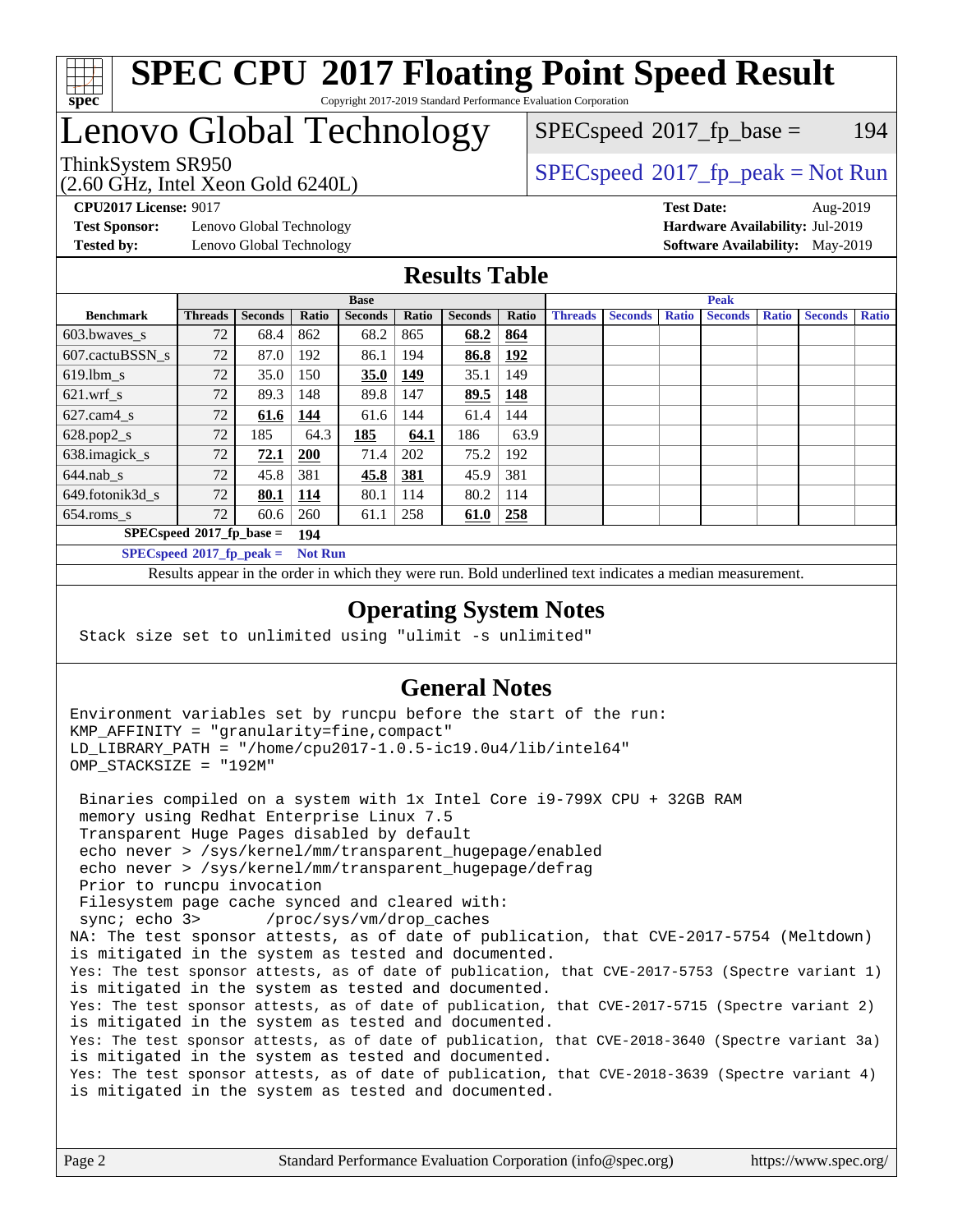| <b>SPEC CPU®2017 Floating Point Speed Result</b><br>$\overline{\text{spec}^*}$<br>Copyright 2017-2019 Standard Performance Evaluation Corporation |                                                                                                                                                                                                                                                                                                                                                                      |                                                                                                                                                                                                                                                                                                                                                                                                                                                                                                                                                                     |                                                                                                                                                                                                                                                                                                                                                                                                                                             |                                                                                       |  |
|---------------------------------------------------------------------------------------------------------------------------------------------------|----------------------------------------------------------------------------------------------------------------------------------------------------------------------------------------------------------------------------------------------------------------------------------------------------------------------------------------------------------------------|---------------------------------------------------------------------------------------------------------------------------------------------------------------------------------------------------------------------------------------------------------------------------------------------------------------------------------------------------------------------------------------------------------------------------------------------------------------------------------------------------------------------------------------------------------------------|---------------------------------------------------------------------------------------------------------------------------------------------------------------------------------------------------------------------------------------------------------------------------------------------------------------------------------------------------------------------------------------------------------------------------------------------|---------------------------------------------------------------------------------------|--|
|                                                                                                                                                   |                                                                                                                                                                                                                                                                                                                                                                      | Lenovo Global Technology                                                                                                                                                                                                                                                                                                                                                                                                                                                                                                                                            | $SPEC speed^{\circ}2017$ _fp_base =<br>194                                                                                                                                                                                                                                                                                                                                                                                                  |                                                                                       |  |
| ThinkSystem SR950                                                                                                                                 | $(2.60 \text{ GHz}, \text{Intel Xeon Gold } 6240L)$                                                                                                                                                                                                                                                                                                                  |                                                                                                                                                                                                                                                                                                                                                                                                                                                                                                                                                                     | $SPEC speed^{\circ}2017\_fp\_peak = Not Run$                                                                                                                                                                                                                                                                                                                                                                                                |                                                                                       |  |
| <b>CPU2017 License: 9017</b><br><b>Test Sponsor:</b><br><b>Tested by:</b>                                                                         | Lenovo Global Technology<br>Lenovo Global Technology                                                                                                                                                                                                                                                                                                                 |                                                                                                                                                                                                                                                                                                                                                                                                                                                                                                                                                                     | <b>Test Date:</b>                                                                                                                                                                                                                                                                                                                                                                                                                           | Aug-2019<br>Hardware Availability: Jul-2019<br><b>Software Availability:</b> May-2019 |  |
|                                                                                                                                                   |                                                                                                                                                                                                                                                                                                                                                                      | <b>Platform Notes</b>                                                                                                                                                                                                                                                                                                                                                                                                                                                                                                                                               |                                                                                                                                                                                                                                                                                                                                                                                                                                             |                                                                                       |  |
| BIOS configuration:<br>From /proc/cpuinfo<br>4<br>From 1scpu:<br>CPU(s):                                                                          | Choose Operating Mode set to Custom Mode<br>CPU P-state Control set to Autonomous<br>Hyper-Threading set to Disable<br>DCU Streamer Prefetcher set to Disable<br>MONITOR/MWAIT set to Enable<br>"physical id"s (chips)<br>72 "processors"<br>cpu cores : 18<br>siblings : 18<br>Architecture:<br>$CPU$ op-mode( $s$ ):<br>Byte Order:<br>On-line CPU(s) list: $0-71$ | Choose Operating Mode set to Maximum Performance<br>Trusted Execution Technology set to Enable<br>Sysinfo program /home/cpu2017-1.0.5-ic19.0u4/bin/sysinfo<br>Rev: r5974 of 2018-05-19 9bcde8f2999c33d61f64985e45859ea9<br>running on linux-i7o2 Fri Aug 9 01:26:59 2019<br>SUT (System Under Test) info as seen by some common utilities.<br>For more information on this section, see<br>https://www.spec.org/cpu2017/Docs/config.html#sysinfo<br>model name : Intel(R) Xeon(R) Gold 6240L CPU @ 2.60GHz<br>x86 64<br>$32$ -bit, $64$ -bit<br>Little Endian<br>72 | cores, siblings (Caution: counting these is hw and system dependent. The following<br>excerpts from /proc/cpuinfo might not be reliable. Use with caution.)<br>physical 0: cores 0 1 2 3 4 8 9 10 11 16 17 18 19 20 24 25 26 27<br>physical 1: cores 0 1 2 3 4 8 9 10 11 16 17 18 19 20 24 25 26 27<br>physical 2: cores 0 1 2 3 4 8 9 10 11 16 17 18 19 20 24 25 26 27<br>physical 3: cores 0 1 2 3 4 8 9 10 11 16 17 18 19 20 24 25 26 27 |                                                                                       |  |
| Socket(s):                                                                                                                                        | Thread( $s$ ) per core:<br>Core(s) per socket:<br>NUMA node(s):                                                                                                                                                                                                                                                                                                      | $\mathbf{1}$<br>18<br>$\overline{4}$<br>4                                                                                                                                                                                                                                                                                                                                                                                                                                                                                                                           |                                                                                                                                                                                                                                                                                                                                                                                                                                             |                                                                                       |  |
| Vendor ID:<br>Model:<br>Stepping:<br>CPU MHz:<br>BogoMIPS:                                                                                        | CPU family:<br>Model name:<br>Virtualization:                                                                                                                                                                                                                                                                                                                        | GenuineIntel<br>6<br>85<br>7<br>2600.000<br>5200.00<br>$VT - x$                                                                                                                                                                                                                                                                                                                                                                                                                                                                                                     | $Intel(R) Xeon(R) Gold 6240L CPU @ 2.60GHz$                                                                                                                                                                                                                                                                                                                                                                                                 |                                                                                       |  |
|                                                                                                                                                   |                                                                                                                                                                                                                                                                                                                                                                      | (Continued on next page)                                                                                                                                                                                                                                                                                                                                                                                                                                                                                                                                            |                                                                                                                                                                                                                                                                                                                                                                                                                                             |                                                                                       |  |
| Page 3                                                                                                                                            |                                                                                                                                                                                                                                                                                                                                                                      | Standard Performance Evaluation Corporation (info@spec.org)                                                                                                                                                                                                                                                                                                                                                                                                                                                                                                         |                                                                                                                                                                                                                                                                                                                                                                                                                                             | https://www.spec.org/                                                                 |  |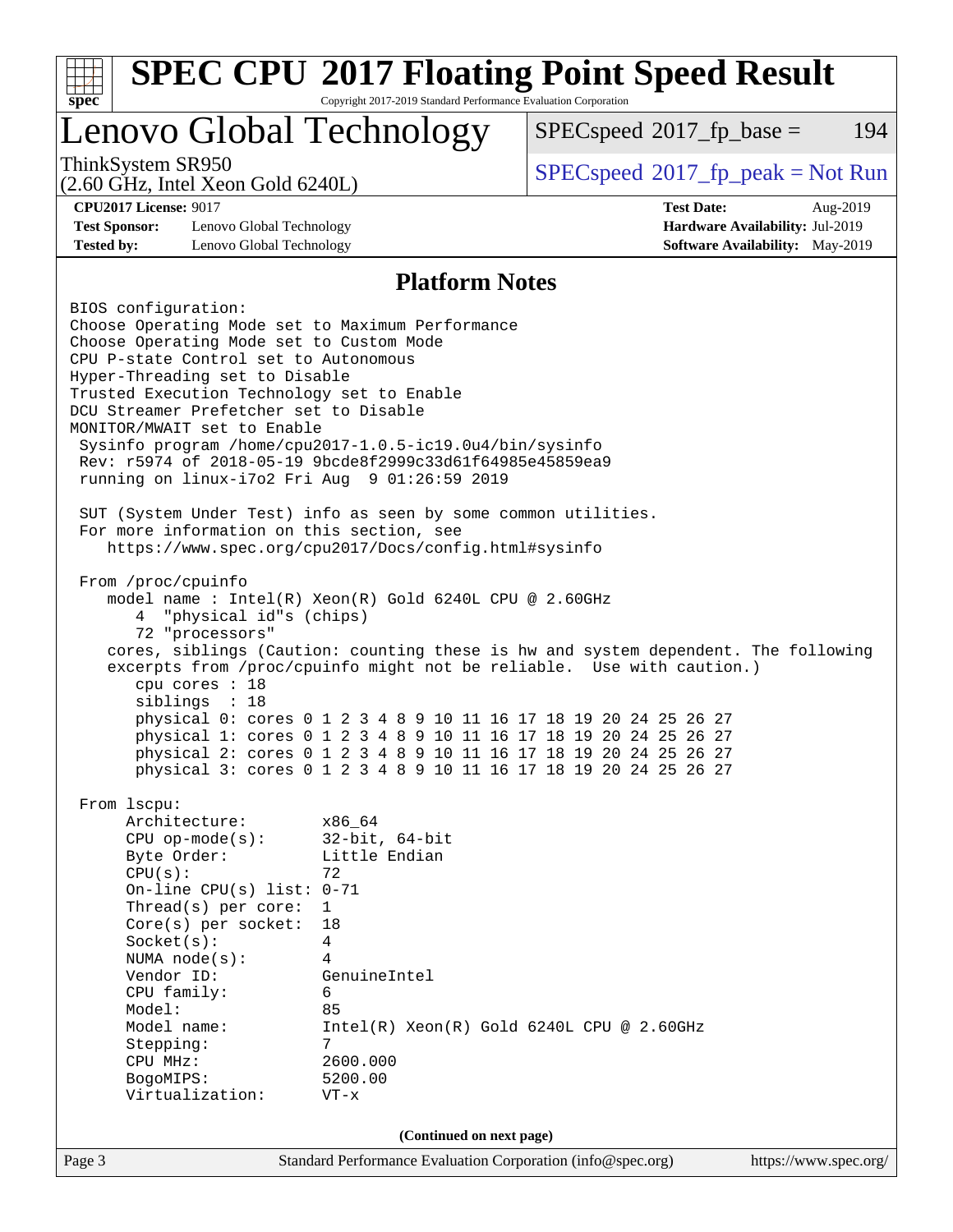

# **[SPEC CPU](http://www.spec.org/auto/cpu2017/Docs/result-fields.html#SPECCPU2017FloatingPointSpeedResult)[2017 Floating Point Speed Result](http://www.spec.org/auto/cpu2017/Docs/result-fields.html#SPECCPU2017FloatingPointSpeedResult)**

Copyright 2017-2019 Standard Performance Evaluation Corporation

Lenovo Global Technology

 $SPEC speed^{\circ}2017$  fp base = 194

(2.60 GHz, Intel Xeon Gold 6240L)

ThinkSystem SR950<br>  $SPECspeed*2017_fp\_peak = Not Run$  $SPECspeed*2017_fp\_peak = Not Run$ 

**[CPU2017 License:](http://www.spec.org/auto/cpu2017/Docs/result-fields.html#CPU2017License)** 9017 **[Test Date:](http://www.spec.org/auto/cpu2017/Docs/result-fields.html#TestDate)** Aug-2019

**[Test Sponsor:](http://www.spec.org/auto/cpu2017/Docs/result-fields.html#TestSponsor)** Lenovo Global Technology **[Hardware Availability:](http://www.spec.org/auto/cpu2017/Docs/result-fields.html#HardwareAvailability)** Jul-2019 **[Tested by:](http://www.spec.org/auto/cpu2017/Docs/result-fields.html#Testedby)** Lenovo Global Technology **[Software Availability:](http://www.spec.org/auto/cpu2017/Docs/result-fields.html#SoftwareAvailability)** May-2019

**[Platform Notes \(Continued\)](http://www.spec.org/auto/cpu2017/Docs/result-fields.html#PlatformNotes)**

|             | $L1d$ cache: |                         | 32K           |
|-------------|--------------|-------------------------|---------------|
|             | $L1i$ cache: |                         | 32K           |
| $L2$ cache: |              |                         | 1024K         |
| $L3$ cache: |              |                         | 25344K        |
|             |              | NUMA $node0$ $CPU(s)$ : | $0 - 17$      |
|             |              | NUMA $node1$ $CPU(s)$ : | $18 - 35$     |
|             |              | NUMA node2 CPU(s):      | $36 - 53$     |
|             |              | NUMA node3 CPU(s):      | $54 - 71$     |
|             |              |                         | $\sim$ $\sim$ |

Flags: fpu vme de pse tsc msr pae mce cx8 apic sep mtrr pge mca cmov pat pse36 clflush dts acpi mmx fxsr sse sse2 ss ht tm pbe syscall nx pdpe1gb rdtscp lm constant\_tsc art arch\_perfmon pebs bts rep\_good nopl xtopology nonstop\_tsc cpuid aperfmperf pni pclmulqdq dtes64 monitor ds\_cpl vmx smx est tm2 ssse3 sdbg fma cx16 xtpr pdcm pcid dca sse4\_1 sse4\_2 x2apic movbe popcnt tsc\_deadline\_timer aes xsave avx f16c rdrand lahf\_lm abm 3dnowprefetch cpuid\_fault epb cat\_l3 cdp\_l3 invpcid\_single ssbd mba ibrs ibpb stibp tpr\_shadow vnmi flexpriority ept vpid fsgsbase tsc\_adjust bmi1 hle avx2 smep bmi2 erms invpcid rtm cqm mpx rdt\_a avx512f avx512dq rdseed adx smap clflushopt clwb intel\_pt avx512cd avx512bw avx512vl xsaveopt xsavec xgetbv1 xsaves cqm\_llc cqm\_occup\_llc cqm\_mbm\_total cqm\_mbm\_local dtherm ida arat pln pts hwp\_epp pku ospke avx512\_vnni flush\_l1d arch\_capabilities

```
 /proc/cpuinfo cache data
cache size : 25344 KB
```
 From numactl --hardware WARNING: a numactl 'node' might or might not correspond to a physical chip. available: 4 nodes (0-3) node 0 cpus: 0 1 2 3 4 5 6 7 8 9 10 11 12 13 14 15 16 17 node 0 size: 386639 MB node 0 free: 382716 MB node 1 cpus: 18 19 20 21 22 23 24 25 26 27 28 29 30 31 32 33 34 35 node 1 size: 387051 MB node 1 free: 386082 MB node 2 cpus: 36 37 38 39 40 41 42 43 44 45 46 47 48 49 50 51 52 53 node 2 size: 387051 MB node 2 free: 386687 MB node 3 cpus: 54 55 56 57 58 59 60 61 62 63 64 65 66 67 68 69 70 71 node 3 size: 387019 MB node 3 free: 386628 MB node distances: node 0 1 2 3 0: 10 21 21 21 1: 21 10 21 21 2: 21 21 10 21 3: 21 21 21 10 From /proc/meminfo MemTotal: 1584907640 kB **(Continued on next page)**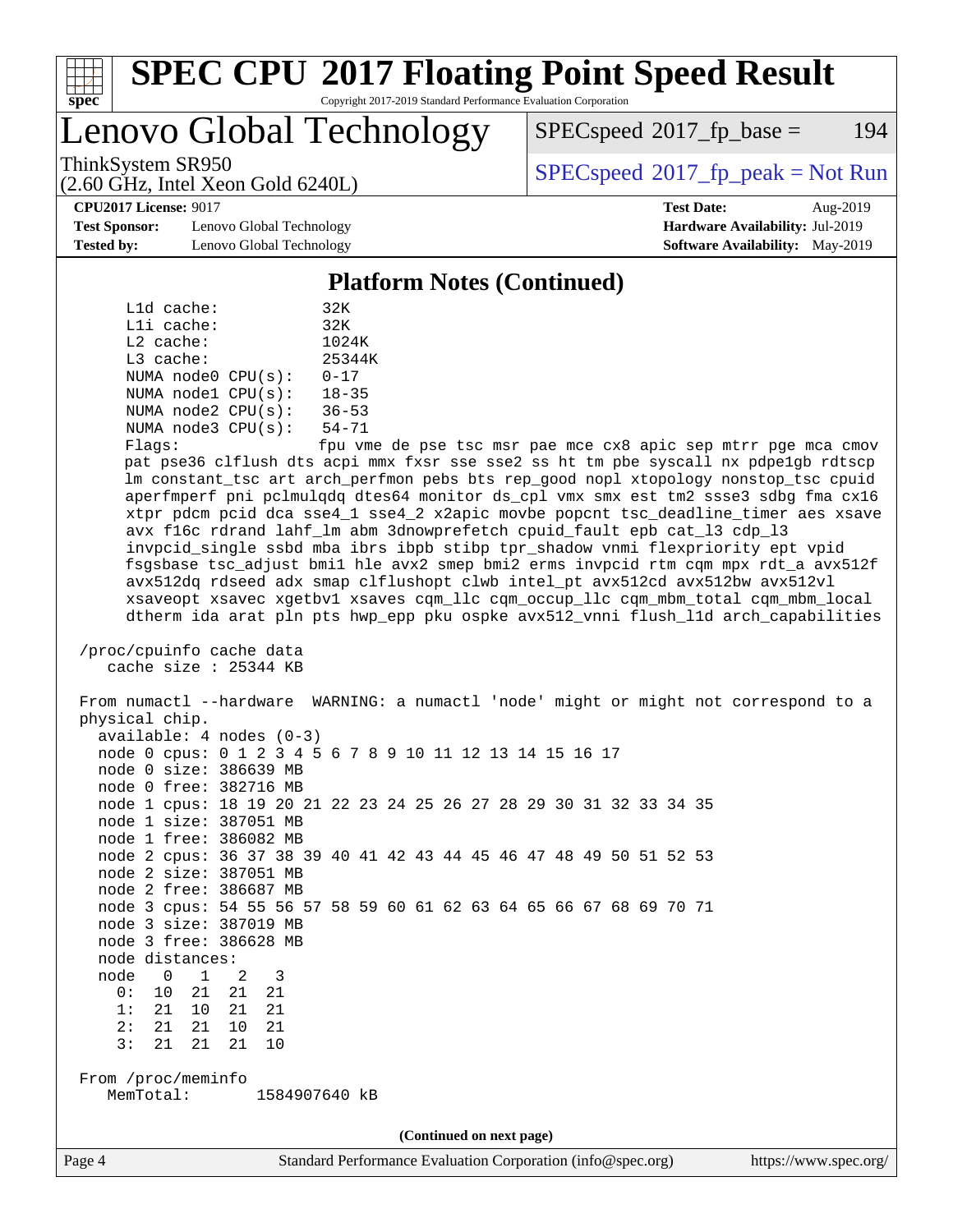| <b>SPEC CPU®2017 Floating Point Speed Result</b><br>Copyright 2017-2019 Standard Performance Evaluation Corporation<br>$spec^*$                                                                                                                                                                                                                                                                                             |                                                                                                     |
|-----------------------------------------------------------------------------------------------------------------------------------------------------------------------------------------------------------------------------------------------------------------------------------------------------------------------------------------------------------------------------------------------------------------------------|-----------------------------------------------------------------------------------------------------|
| Lenovo Global Technology                                                                                                                                                                                                                                                                                                                                                                                                    | 194<br>$SPEC speed^{\circ}2017\_fp\_base =$                                                         |
| ThinkSystem SR950<br>(2.60 GHz, Intel Xeon Gold 6240L)                                                                                                                                                                                                                                                                                                                                                                      | $SPEC speed^{\circ}2017\_fp\_peak = Not Run$                                                        |
| <b>CPU2017 License: 9017</b><br><b>Test Sponsor:</b><br>Lenovo Global Technology<br><b>Tested by:</b><br>Lenovo Global Technology                                                                                                                                                                                                                                                                                           | <b>Test Date:</b><br>Aug-2019<br>Hardware Availability: Jul-2019<br>Software Availability: May-2019 |
| <b>Platform Notes (Continued)</b>                                                                                                                                                                                                                                                                                                                                                                                           |                                                                                                     |
| HugePages_Total:<br>0<br>Hugepagesize:<br>2048 kB                                                                                                                                                                                                                                                                                                                                                                           |                                                                                                     |
| From /etc/*release* /etc/*version*<br>os-release:<br>NAME="SLES"<br>VERSION="15"<br>VERSION ID="15"<br>PRETTY_NAME="SUSE Linux Enterprise Server 15"<br>ID="sles"<br>ID LIKE="suse"<br>$ANSI\_COLOR = "0; 32"$<br>$CPE\_NAME='cpe://o:suse: sles:15"$                                                                                                                                                                       |                                                                                                     |
| uname $-a$ :<br>Linux linux-i7o2 4.12.14-25.13-default #1 SMP Tue Aug 14 15:07:35 UTC 2018 (947aa51)<br>x86_64 x86_64 x86_64 GNU/Linux<br>Kernel self-reported vulnerability status:                                                                                                                                                                                                                                        |                                                                                                     |
| CVE-2017-5754 (Meltdown):<br>Not affected<br>CVE-2017-5753 (Spectre variant 1): Mitigation: __user pointer sanitization<br>CVE-2017-5715 (Spectre variant 2): Mitigation: Indirect Branch Restricted Speculation,<br>IBPB, IBRS_FW                                                                                                                                                                                          |                                                                                                     |
| run-level 3 Aug 8 18:51                                                                                                                                                                                                                                                                                                                                                                                                     |                                                                                                     |
| SPEC is set to: /home/cpu2017-1.0.5-ic19.0u4<br>Size Used Avail Use% Mounted on<br>Filesystem<br>Type<br>56G 685G<br>$/\text{dev/sda2}$<br>btrfs<br>742G                                                                                                                                                                                                                                                                    | 8% /home                                                                                            |
| Additional information from dmidecode follows. WARNING: Use caution when you interpret<br>this section. The 'dmidecode' program reads system data which is "intended to allow<br>hardware to be accurately determined", but the intent may not be met, as there are<br>frequent changes to hardware, firmware, and the "DMTF SMBIOS" standard.<br>BIOS Lenovo -[PSE121R-1.53]- 07/03/2019<br>Memory:<br>48x NO DIMM NO DIMM |                                                                                                     |
| 48x Samsung M393A4K40CB2-CVF 32 GB 2 rank 2933                                                                                                                                                                                                                                                                                                                                                                              |                                                                                                     |
| (End of data from sysinfo program)                                                                                                                                                                                                                                                                                                                                                                                          |                                                                                                     |
| <b>Compiler Version Notes</b>                                                                                                                                                                                                                                                                                                                                                                                               |                                                                                                     |
| $619.1 \text{bm}\_\text{s}(\text{base})$ $638.imagick\_s(\text{base})$ $644.nab\_s(\text{base})$<br>C                                                                                                                                                                                                                                                                                                                       |                                                                                                     |
| (Continued on next page)                                                                                                                                                                                                                                                                                                                                                                                                    |                                                                                                     |
| Standard Performance Evaluation Corporation (info@spec.org)<br>Page 5                                                                                                                                                                                                                                                                                                                                                       | https://www.spec.org/                                                                               |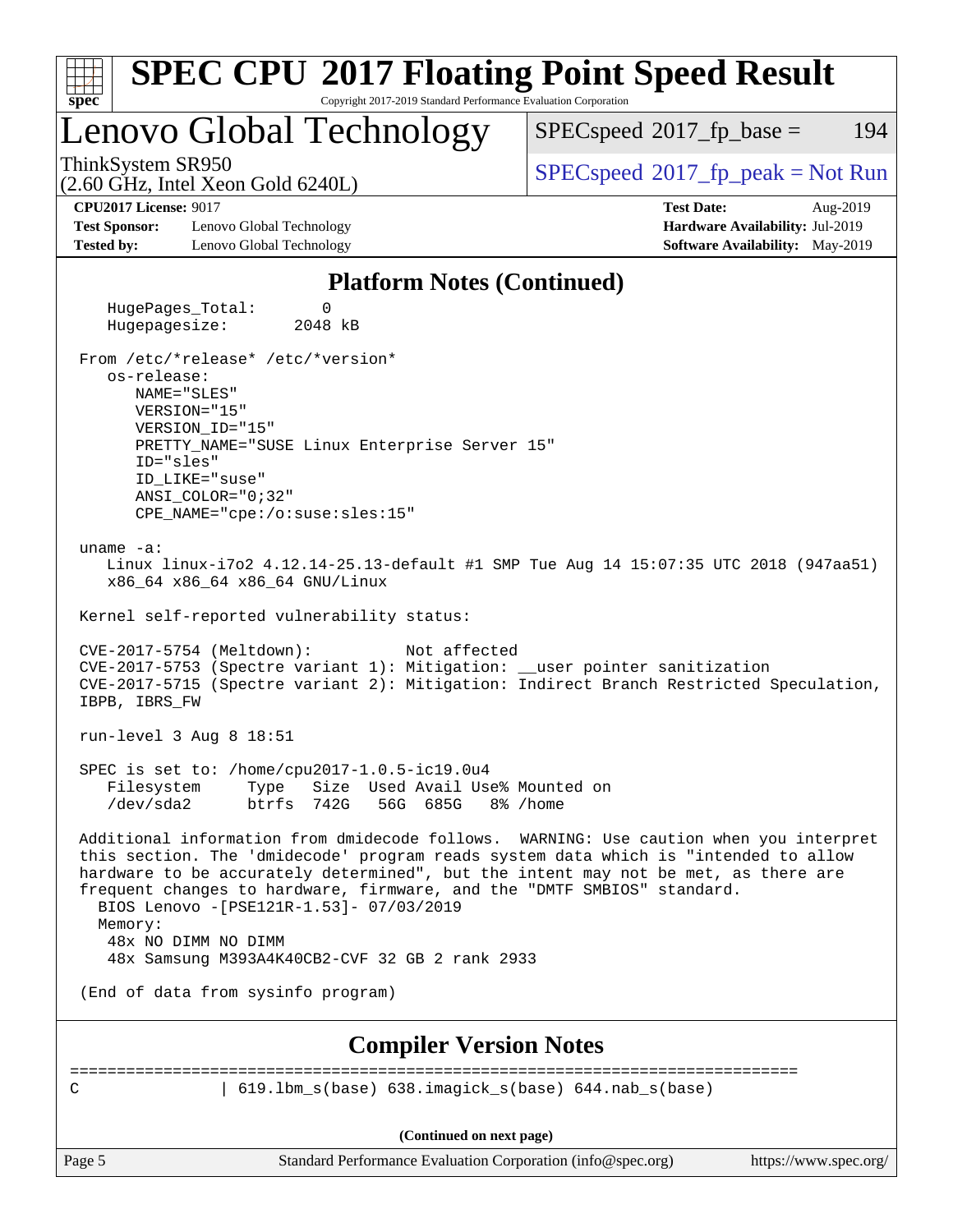

# **[SPEC CPU](http://www.spec.org/auto/cpu2017/Docs/result-fields.html#SPECCPU2017FloatingPointSpeedResult)[2017 Floating Point Speed Result](http://www.spec.org/auto/cpu2017/Docs/result-fields.html#SPECCPU2017FloatingPointSpeedResult)**

Copyright 2017-2019 Standard Performance Evaluation Corporation

Lenovo Global Technology

 $SPECspeed^{\circ}2017_fp\_base = 194$  $SPECspeed^{\circ}2017_fp\_base = 194$ 

(2.60 GHz, Intel Xeon Gold 6240L)

 $SPECspeed^{\circ}2017_fp\_peak = Not Run$  $SPECspeed^{\circ}2017_fp\_peak = Not Run$ 

**[Test Sponsor:](http://www.spec.org/auto/cpu2017/Docs/result-fields.html#TestSponsor)** Lenovo Global Technology **[Hardware Availability:](http://www.spec.org/auto/cpu2017/Docs/result-fields.html#HardwareAvailability)** Jul-2019 **[Tested by:](http://www.spec.org/auto/cpu2017/Docs/result-fields.html#Testedby)** Lenovo Global Technology **[Software Availability:](http://www.spec.org/auto/cpu2017/Docs/result-fields.html#SoftwareAvailability)** May-2019

**[CPU2017 License:](http://www.spec.org/auto/cpu2017/Docs/result-fields.html#CPU2017License)** 9017 **[Test Date:](http://www.spec.org/auto/cpu2017/Docs/result-fields.html#TestDate)** Aug-2019

### **[Compiler Version Notes \(Continued\)](http://www.spec.org/auto/cpu2017/Docs/result-fields.html#CompilerVersionNotes)**

| Intel(R) C Intel(R) 64 Compiler for applications running on Intel(R) 64,<br>Version 19.0.4.227 Build 20190416<br>Copyright (C) 1985-2019 Intel Corporation. All rights reserved.                                                                                                                                                                                                                                                                                                                                                                                     |  |  |  |  |  |
|----------------------------------------------------------------------------------------------------------------------------------------------------------------------------------------------------------------------------------------------------------------------------------------------------------------------------------------------------------------------------------------------------------------------------------------------------------------------------------------------------------------------------------------------------------------------|--|--|--|--|--|
|                                                                                                                                                                                                                                                                                                                                                                                                                                                                                                                                                                      |  |  |  |  |  |
|                                                                                                                                                                                                                                                                                                                                                                                                                                                                                                                                                                      |  |  |  |  |  |
| C++, C, Fortran   607.cactuBSSN_s(base)                                                                                                                                                                                                                                                                                                                                                                                                                                                                                                                              |  |  |  |  |  |
| Intel(R) $C++$ Intel(R) 64 Compiler for applications running on Intel(R) 64,<br>Version 19.0.4.227 Build 20190416<br>Copyright (C) 1985-2019 Intel Corporation. All rights reserved.<br>Intel(R) C Intel(R) 64 Compiler for applications running on Intel(R) 64,<br>Version 19.0.4.227 Build 20190416<br>Copyright (C) 1985-2019 Intel Corporation. All rights reserved.<br>Intel(R) Fortran Intel(R) 64 Compiler for applications running on $Intel(R)$<br>64, Version 19.0.4.227 Build 20190416<br>Copyright (C) 1985-2019 Intel Corporation. All rights reserved. |  |  |  |  |  |
| 603.bwaves_s(base) 649.fotonik3d_s(base) 654.roms_s(base)<br>Fortran                                                                                                                                                                                                                                                                                                                                                                                                                                                                                                 |  |  |  |  |  |
| $Intel(R)$ Fortran Intel(R) 64 Compiler for applications running on Intel(R)<br>64, Version 19.0.4.227 Build 20190416<br>Copyright (C) 1985-2019 Intel Corporation. All rights reserved.                                                                                                                                                                                                                                                                                                                                                                             |  |  |  |  |  |
| Fortran, $C$   621.wrf_s(base) 627.cam4_s(base) 628.pop2_s(base)                                                                                                                                                                                                                                                                                                                                                                                                                                                                                                     |  |  |  |  |  |
| $Intel(R)$ Fortran Intel(R) 64 Compiler for applications running on Intel(R)<br>64, Version 19.0.4.227 Build 20190416<br>Copyright (C) 1985-2019 Intel Corporation. All rights reserved.<br>Intel(R) C Intel(R) 64 Compiler for applications running on Intel(R) 64,<br>Version 19.0.4.227 Build 20190416<br>Copyright (C) 1985-2019 Intel Corporation. All rights reserved.                                                                                                                                                                                         |  |  |  |  |  |
|                                                                                                                                                                                                                                                                                                                                                                                                                                                                                                                                                                      |  |  |  |  |  |

## **[Base Compiler Invocation](http://www.spec.org/auto/cpu2017/Docs/result-fields.html#BaseCompilerInvocation)**

[C benchmarks](http://www.spec.org/auto/cpu2017/Docs/result-fields.html#Cbenchmarks): [icc -m64 -std=c11](http://www.spec.org/cpu2017/results/res2019q3/cpu2017-20190902-17550.flags.html#user_CCbase_intel_icc_64bit_c11_33ee0cdaae7deeeab2a9725423ba97205ce30f63b9926c2519791662299b76a0318f32ddfffdc46587804de3178b4f9328c46fa7c2b0cd779d7a61945c91cd35)

[Fortran benchmarks](http://www.spec.org/auto/cpu2017/Docs/result-fields.html#Fortranbenchmarks): [ifort -m64](http://www.spec.org/cpu2017/results/res2019q3/cpu2017-20190902-17550.flags.html#user_FCbase_intel_ifort_64bit_24f2bb282fbaeffd6157abe4f878425411749daecae9a33200eee2bee2fe76f3b89351d69a8130dd5949958ce389cf37ff59a95e7a40d588e8d3a57e0c3fd751)

**(Continued on next page)**

Page 6 Standard Performance Evaluation Corporation [\(info@spec.org\)](mailto:info@spec.org) <https://www.spec.org/>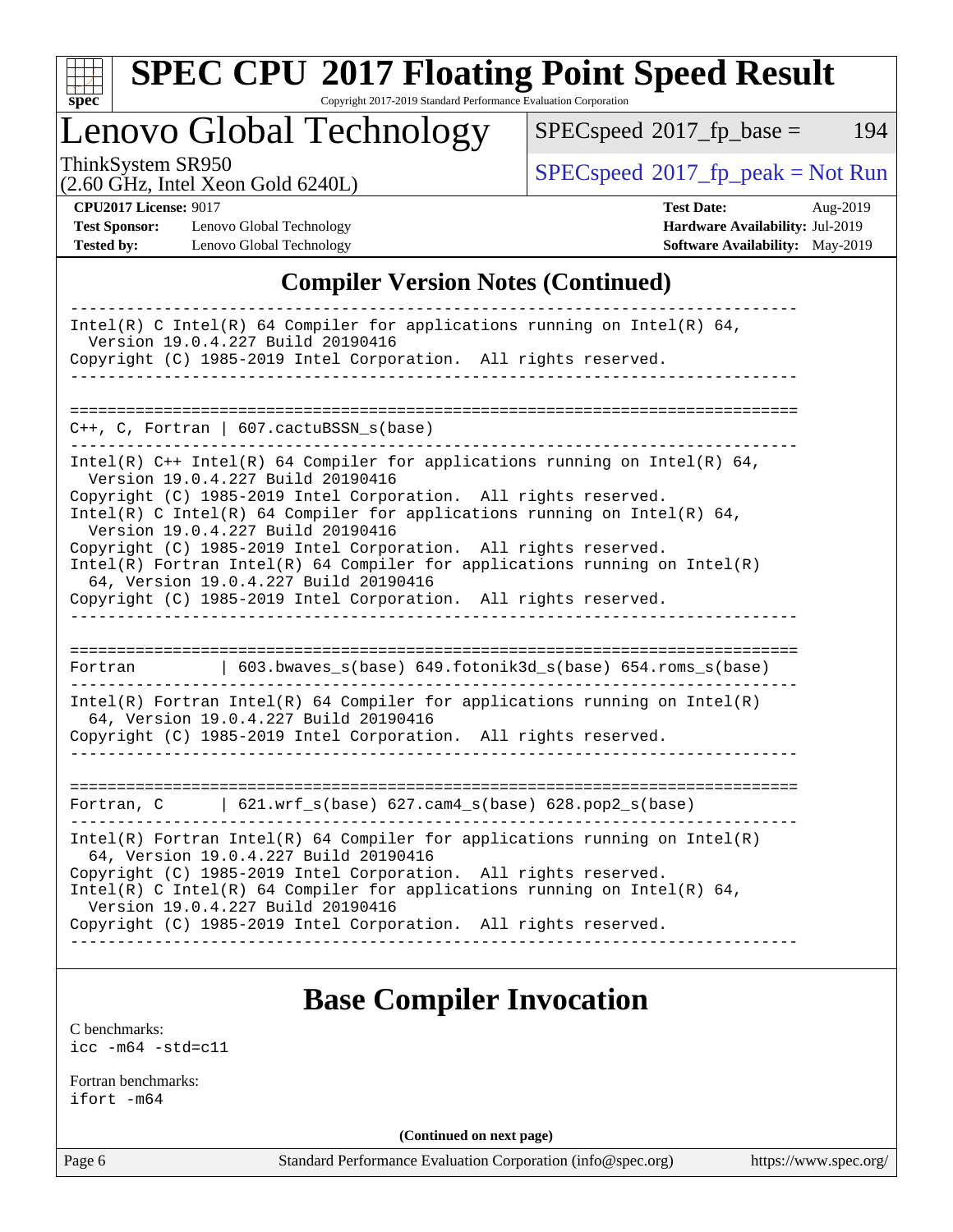

#### **[SPEC CPU](http://www.spec.org/auto/cpu2017/Docs/result-fields.html#SPECCPU2017FloatingPointSpeedResult)[2017 Floating Point Speed Result](http://www.spec.org/auto/cpu2017/Docs/result-fields.html#SPECCPU2017FloatingPointSpeedResult)** Copyright 2017-2019 Standard Performance Evaluation Corporation

## Lenovo Global Technology

 $SPEC speed^{\circ}2017\_fp\_base = 194$ 

ThinkSystem SR950<br>  $SPECspeed*2017_fp\_peak = Not Run$  $SPECspeed*2017_fp\_peak = Not Run$ 

(2.60 GHz, Intel Xeon Gold 6240L)

**[Test Sponsor:](http://www.spec.org/auto/cpu2017/Docs/result-fields.html#TestSponsor)** Lenovo Global Technology **[Hardware Availability:](http://www.spec.org/auto/cpu2017/Docs/result-fields.html#HardwareAvailability)** Jul-2019 **[Tested by:](http://www.spec.org/auto/cpu2017/Docs/result-fields.html#Testedby)** Lenovo Global Technology **[Software Availability:](http://www.spec.org/auto/cpu2017/Docs/result-fields.html#SoftwareAvailability)** May-2019

**[CPU2017 License:](http://www.spec.org/auto/cpu2017/Docs/result-fields.html#CPU2017License)** 9017 **[Test Date:](http://www.spec.org/auto/cpu2017/Docs/result-fields.html#TestDate)** Aug-2019

## **[Base Compiler Invocation \(Continued\)](http://www.spec.org/auto/cpu2017/Docs/result-fields.html#BaseCompilerInvocation)**

[Benchmarks using both Fortran and C](http://www.spec.org/auto/cpu2017/Docs/result-fields.html#BenchmarksusingbothFortranandC): [ifort -m64](http://www.spec.org/cpu2017/results/res2019q3/cpu2017-20190902-17550.flags.html#user_CC_FCbase_intel_ifort_64bit_24f2bb282fbaeffd6157abe4f878425411749daecae9a33200eee2bee2fe76f3b89351d69a8130dd5949958ce389cf37ff59a95e7a40d588e8d3a57e0c3fd751) [icc -m64 -std=c11](http://www.spec.org/cpu2017/results/res2019q3/cpu2017-20190902-17550.flags.html#user_CC_FCbase_intel_icc_64bit_c11_33ee0cdaae7deeeab2a9725423ba97205ce30f63b9926c2519791662299b76a0318f32ddfffdc46587804de3178b4f9328c46fa7c2b0cd779d7a61945c91cd35)

[Benchmarks using Fortran, C, and C++:](http://www.spec.org/auto/cpu2017/Docs/result-fields.html#BenchmarksusingFortranCandCXX) [icpc -m64](http://www.spec.org/cpu2017/results/res2019q3/cpu2017-20190902-17550.flags.html#user_CC_CXX_FCbase_intel_icpc_64bit_4ecb2543ae3f1412ef961e0650ca070fec7b7afdcd6ed48761b84423119d1bf6bdf5cad15b44d48e7256388bc77273b966e5eb805aefd121eb22e9299b2ec9d9) [icc -m64 -std=c11](http://www.spec.org/cpu2017/results/res2019q3/cpu2017-20190902-17550.flags.html#user_CC_CXX_FCbase_intel_icc_64bit_c11_33ee0cdaae7deeeab2a9725423ba97205ce30f63b9926c2519791662299b76a0318f32ddfffdc46587804de3178b4f9328c46fa7c2b0cd779d7a61945c91cd35) [ifort -m64](http://www.spec.org/cpu2017/results/res2019q3/cpu2017-20190902-17550.flags.html#user_CC_CXX_FCbase_intel_ifort_64bit_24f2bb282fbaeffd6157abe4f878425411749daecae9a33200eee2bee2fe76f3b89351d69a8130dd5949958ce389cf37ff59a95e7a40d588e8d3a57e0c3fd751)

## **[Base Portability Flags](http://www.spec.org/auto/cpu2017/Docs/result-fields.html#BasePortabilityFlags)**

 603.bwaves\_s: [-DSPEC\\_LP64](http://www.spec.org/cpu2017/results/res2019q3/cpu2017-20190902-17550.flags.html#suite_basePORTABILITY603_bwaves_s_DSPEC_LP64) 607.cactuBSSN\_s: [-DSPEC\\_LP64](http://www.spec.org/cpu2017/results/res2019q3/cpu2017-20190902-17550.flags.html#suite_basePORTABILITY607_cactuBSSN_s_DSPEC_LP64) 619.lbm\_s: [-DSPEC\\_LP64](http://www.spec.org/cpu2017/results/res2019q3/cpu2017-20190902-17550.flags.html#suite_basePORTABILITY619_lbm_s_DSPEC_LP64) 621.wrf\_s: [-DSPEC\\_LP64](http://www.spec.org/cpu2017/results/res2019q3/cpu2017-20190902-17550.flags.html#suite_basePORTABILITY621_wrf_s_DSPEC_LP64) [-DSPEC\\_CASE\\_FLAG](http://www.spec.org/cpu2017/results/res2019q3/cpu2017-20190902-17550.flags.html#b621.wrf_s_baseCPORTABILITY_DSPEC_CASE_FLAG) [-convert big\\_endian](http://www.spec.org/cpu2017/results/res2019q3/cpu2017-20190902-17550.flags.html#user_baseFPORTABILITY621_wrf_s_convert_big_endian_c3194028bc08c63ac5d04de18c48ce6d347e4e562e8892b8bdbdc0214820426deb8554edfa529a3fb25a586e65a3d812c835984020483e7e73212c4d31a38223) 627.cam4\_s: [-DSPEC\\_LP64](http://www.spec.org/cpu2017/results/res2019q3/cpu2017-20190902-17550.flags.html#suite_basePORTABILITY627_cam4_s_DSPEC_LP64) [-DSPEC\\_CASE\\_FLAG](http://www.spec.org/cpu2017/results/res2019q3/cpu2017-20190902-17550.flags.html#b627.cam4_s_baseCPORTABILITY_DSPEC_CASE_FLAG) 628.pop2\_s: [-DSPEC\\_LP64](http://www.spec.org/cpu2017/results/res2019q3/cpu2017-20190902-17550.flags.html#suite_basePORTABILITY628_pop2_s_DSPEC_LP64) [-DSPEC\\_CASE\\_FLAG](http://www.spec.org/cpu2017/results/res2019q3/cpu2017-20190902-17550.flags.html#b628.pop2_s_baseCPORTABILITY_DSPEC_CASE_FLAG) [-convert big\\_endian](http://www.spec.org/cpu2017/results/res2019q3/cpu2017-20190902-17550.flags.html#user_baseFPORTABILITY628_pop2_s_convert_big_endian_c3194028bc08c63ac5d04de18c48ce6d347e4e562e8892b8bdbdc0214820426deb8554edfa529a3fb25a586e65a3d812c835984020483e7e73212c4d31a38223) [-assume byterecl](http://www.spec.org/cpu2017/results/res2019q3/cpu2017-20190902-17550.flags.html#user_baseFPORTABILITY628_pop2_s_assume_byterecl_7e47d18b9513cf18525430bbf0f2177aa9bf368bc7a059c09b2c06a34b53bd3447c950d3f8d6c70e3faf3a05c8557d66a5798b567902e8849adc142926523472) 638.imagick\_s: [-DSPEC\\_LP64](http://www.spec.org/cpu2017/results/res2019q3/cpu2017-20190902-17550.flags.html#suite_basePORTABILITY638_imagick_s_DSPEC_LP64) 644.nab\_s: [-DSPEC\\_LP64](http://www.spec.org/cpu2017/results/res2019q3/cpu2017-20190902-17550.flags.html#suite_basePORTABILITY644_nab_s_DSPEC_LP64) 649.fotonik3d\_s: [-DSPEC\\_LP64](http://www.spec.org/cpu2017/results/res2019q3/cpu2017-20190902-17550.flags.html#suite_basePORTABILITY649_fotonik3d_s_DSPEC_LP64) 654.roms\_s: [-DSPEC\\_LP64](http://www.spec.org/cpu2017/results/res2019q3/cpu2017-20190902-17550.flags.html#suite_basePORTABILITY654_roms_s_DSPEC_LP64)

## **[Base Optimization Flags](http://www.spec.org/auto/cpu2017/Docs/result-fields.html#BaseOptimizationFlags)**

[C benchmarks](http://www.spec.org/auto/cpu2017/Docs/result-fields.html#Cbenchmarks):

[-xCORE-AVX512](http://www.spec.org/cpu2017/results/res2019q3/cpu2017-20190902-17550.flags.html#user_CCbase_f-xCORE-AVX512) [-ipo](http://www.spec.org/cpu2017/results/res2019q3/cpu2017-20190902-17550.flags.html#user_CCbase_f-ipo) [-O3](http://www.spec.org/cpu2017/results/res2019q3/cpu2017-20190902-17550.flags.html#user_CCbase_f-O3) [-no-prec-div](http://www.spec.org/cpu2017/results/res2019q3/cpu2017-20190902-17550.flags.html#user_CCbase_f-no-prec-div) [-qopt-prefetch](http://www.spec.org/cpu2017/results/res2019q3/cpu2017-20190902-17550.flags.html#user_CCbase_f-qopt-prefetch) [-ffinite-math-only](http://www.spec.org/cpu2017/results/res2019q3/cpu2017-20190902-17550.flags.html#user_CCbase_f_finite_math_only_cb91587bd2077682c4b38af759c288ed7c732db004271a9512da14a4f8007909a5f1427ecbf1a0fb78ff2a814402c6114ac565ca162485bbcae155b5e4258871) [-qopt-mem-layout-trans=4](http://www.spec.org/cpu2017/results/res2019q3/cpu2017-20190902-17550.flags.html#user_CCbase_f-qopt-mem-layout-trans_fa39e755916c150a61361b7846f310bcdf6f04e385ef281cadf3647acec3f0ae266d1a1d22d972a7087a248fd4e6ca390a3634700869573d231a252c784941a8) [-qopenmp](http://www.spec.org/cpu2017/results/res2019q3/cpu2017-20190902-17550.flags.html#user_CCbase_qopenmp_16be0c44f24f464004c6784a7acb94aca937f053568ce72f94b139a11c7c168634a55f6653758ddd83bcf7b8463e8028bb0b48b77bcddc6b78d5d95bb1df2967) [-DSPEC\\_OPENMP](http://www.spec.org/cpu2017/results/res2019q3/cpu2017-20190902-17550.flags.html#suite_CCbase_DSPEC_OPENMP)

[Fortran benchmarks](http://www.spec.org/auto/cpu2017/Docs/result-fields.html#Fortranbenchmarks):

[-DSPEC\\_OPENMP](http://www.spec.org/cpu2017/results/res2019q3/cpu2017-20190902-17550.flags.html#suite_FCbase_DSPEC_OPENMP) [-xCORE-AVX512](http://www.spec.org/cpu2017/results/res2019q3/cpu2017-20190902-17550.flags.html#user_FCbase_f-xCORE-AVX512) [-ipo](http://www.spec.org/cpu2017/results/res2019q3/cpu2017-20190902-17550.flags.html#user_FCbase_f-ipo) [-O3](http://www.spec.org/cpu2017/results/res2019q3/cpu2017-20190902-17550.flags.html#user_FCbase_f-O3) [-no-prec-div](http://www.spec.org/cpu2017/results/res2019q3/cpu2017-20190902-17550.flags.html#user_FCbase_f-no-prec-div) [-qopt-prefetch](http://www.spec.org/cpu2017/results/res2019q3/cpu2017-20190902-17550.flags.html#user_FCbase_f-qopt-prefetch) [-ffinite-math-only](http://www.spec.org/cpu2017/results/res2019q3/cpu2017-20190902-17550.flags.html#user_FCbase_f_finite_math_only_cb91587bd2077682c4b38af759c288ed7c732db004271a9512da14a4f8007909a5f1427ecbf1a0fb78ff2a814402c6114ac565ca162485bbcae155b5e4258871) [-qopt-mem-layout-trans=4](http://www.spec.org/cpu2017/results/res2019q3/cpu2017-20190902-17550.flags.html#user_FCbase_f-qopt-mem-layout-trans_fa39e755916c150a61361b7846f310bcdf6f04e385ef281cadf3647acec3f0ae266d1a1d22d972a7087a248fd4e6ca390a3634700869573d231a252c784941a8) [-qopenmp](http://www.spec.org/cpu2017/results/res2019q3/cpu2017-20190902-17550.flags.html#user_FCbase_qopenmp_16be0c44f24f464004c6784a7acb94aca937f053568ce72f94b139a11c7c168634a55f6653758ddd83bcf7b8463e8028bb0b48b77bcddc6b78d5d95bb1df2967) [-nostandard-realloc-lhs](http://www.spec.org/cpu2017/results/res2019q3/cpu2017-20190902-17550.flags.html#user_FCbase_f_2003_std_realloc_82b4557e90729c0f113870c07e44d33d6f5a304b4f63d4c15d2d0f1fab99f5daaed73bdb9275d9ae411527f28b936061aa8b9c8f2d63842963b95c9dd6426b8a)

[Benchmarks using both Fortran and C](http://www.spec.org/auto/cpu2017/Docs/result-fields.html#BenchmarksusingbothFortranandC):

[-xCORE-AVX512](http://www.spec.org/cpu2017/results/res2019q3/cpu2017-20190902-17550.flags.html#user_CC_FCbase_f-xCORE-AVX512) [-ipo](http://www.spec.org/cpu2017/results/res2019q3/cpu2017-20190902-17550.flags.html#user_CC_FCbase_f-ipo) [-O3](http://www.spec.org/cpu2017/results/res2019q3/cpu2017-20190902-17550.flags.html#user_CC_FCbase_f-O3) [-no-prec-div](http://www.spec.org/cpu2017/results/res2019q3/cpu2017-20190902-17550.flags.html#user_CC_FCbase_f-no-prec-div) [-qopt-prefetch](http://www.spec.org/cpu2017/results/res2019q3/cpu2017-20190902-17550.flags.html#user_CC_FCbase_f-qopt-prefetch) [-ffinite-math-only](http://www.spec.org/cpu2017/results/res2019q3/cpu2017-20190902-17550.flags.html#user_CC_FCbase_f_finite_math_only_cb91587bd2077682c4b38af759c288ed7c732db004271a9512da14a4f8007909a5f1427ecbf1a0fb78ff2a814402c6114ac565ca162485bbcae155b5e4258871) [-qopt-mem-layout-trans=4](http://www.spec.org/cpu2017/results/res2019q3/cpu2017-20190902-17550.flags.html#user_CC_FCbase_f-qopt-mem-layout-trans_fa39e755916c150a61361b7846f310bcdf6f04e385ef281cadf3647acec3f0ae266d1a1d22d972a7087a248fd4e6ca390a3634700869573d231a252c784941a8) [-qopenmp](http://www.spec.org/cpu2017/results/res2019q3/cpu2017-20190902-17550.flags.html#user_CC_FCbase_qopenmp_16be0c44f24f464004c6784a7acb94aca937f053568ce72f94b139a11c7c168634a55f6653758ddd83bcf7b8463e8028bb0b48b77bcddc6b78d5d95bb1df2967) [-DSPEC\\_OPENMP](http://www.spec.org/cpu2017/results/res2019q3/cpu2017-20190902-17550.flags.html#suite_CC_FCbase_DSPEC_OPENMP) [-nostandard-realloc-lhs](http://www.spec.org/cpu2017/results/res2019q3/cpu2017-20190902-17550.flags.html#user_CC_FCbase_f_2003_std_realloc_82b4557e90729c0f113870c07e44d33d6f5a304b4f63d4c15d2d0f1fab99f5daaed73bdb9275d9ae411527f28b936061aa8b9c8f2d63842963b95c9dd6426b8a)

[Benchmarks using Fortran, C, and C++:](http://www.spec.org/auto/cpu2017/Docs/result-fields.html#BenchmarksusingFortranCandCXX)

[-xCORE-AVX512](http://www.spec.org/cpu2017/results/res2019q3/cpu2017-20190902-17550.flags.html#user_CC_CXX_FCbase_f-xCORE-AVX512) [-ipo](http://www.spec.org/cpu2017/results/res2019q3/cpu2017-20190902-17550.flags.html#user_CC_CXX_FCbase_f-ipo) [-O3](http://www.spec.org/cpu2017/results/res2019q3/cpu2017-20190902-17550.flags.html#user_CC_CXX_FCbase_f-O3) [-no-prec-div](http://www.spec.org/cpu2017/results/res2019q3/cpu2017-20190902-17550.flags.html#user_CC_CXX_FCbase_f-no-prec-div) [-qopt-prefetch](http://www.spec.org/cpu2017/results/res2019q3/cpu2017-20190902-17550.flags.html#user_CC_CXX_FCbase_f-qopt-prefetch) [-ffinite-math-only](http://www.spec.org/cpu2017/results/res2019q3/cpu2017-20190902-17550.flags.html#user_CC_CXX_FCbase_f_finite_math_only_cb91587bd2077682c4b38af759c288ed7c732db004271a9512da14a4f8007909a5f1427ecbf1a0fb78ff2a814402c6114ac565ca162485bbcae155b5e4258871) [-qopt-mem-layout-trans=4](http://www.spec.org/cpu2017/results/res2019q3/cpu2017-20190902-17550.flags.html#user_CC_CXX_FCbase_f-qopt-mem-layout-trans_fa39e755916c150a61361b7846f310bcdf6f04e385ef281cadf3647acec3f0ae266d1a1d22d972a7087a248fd4e6ca390a3634700869573d231a252c784941a8) [-qopenmp](http://www.spec.org/cpu2017/results/res2019q3/cpu2017-20190902-17550.flags.html#user_CC_CXX_FCbase_qopenmp_16be0c44f24f464004c6784a7acb94aca937f053568ce72f94b139a11c7c168634a55f6653758ddd83bcf7b8463e8028bb0b48b77bcddc6b78d5d95bb1df2967) [-DSPEC\\_OPENMP](http://www.spec.org/cpu2017/results/res2019q3/cpu2017-20190902-17550.flags.html#suite_CC_CXX_FCbase_DSPEC_OPENMP) [-nostandard-realloc-lhs](http://www.spec.org/cpu2017/results/res2019q3/cpu2017-20190902-17550.flags.html#user_CC_CXX_FCbase_f_2003_std_realloc_82b4557e90729c0f113870c07e44d33d6f5a304b4f63d4c15d2d0f1fab99f5daaed73bdb9275d9ae411527f28b936061aa8b9c8f2d63842963b95c9dd6426b8a)